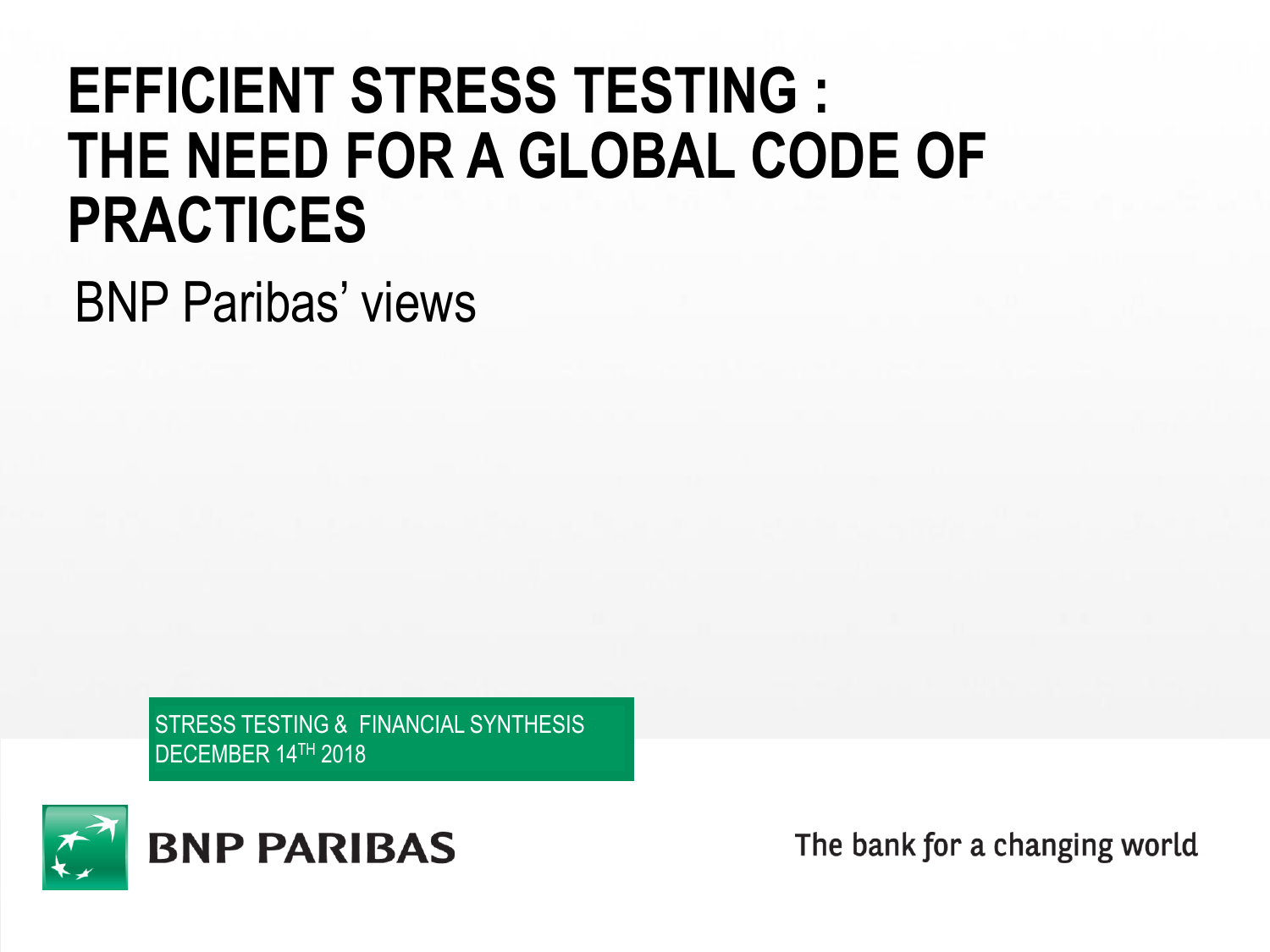## **Stress Testing is becoming central in the steering of the Bank**





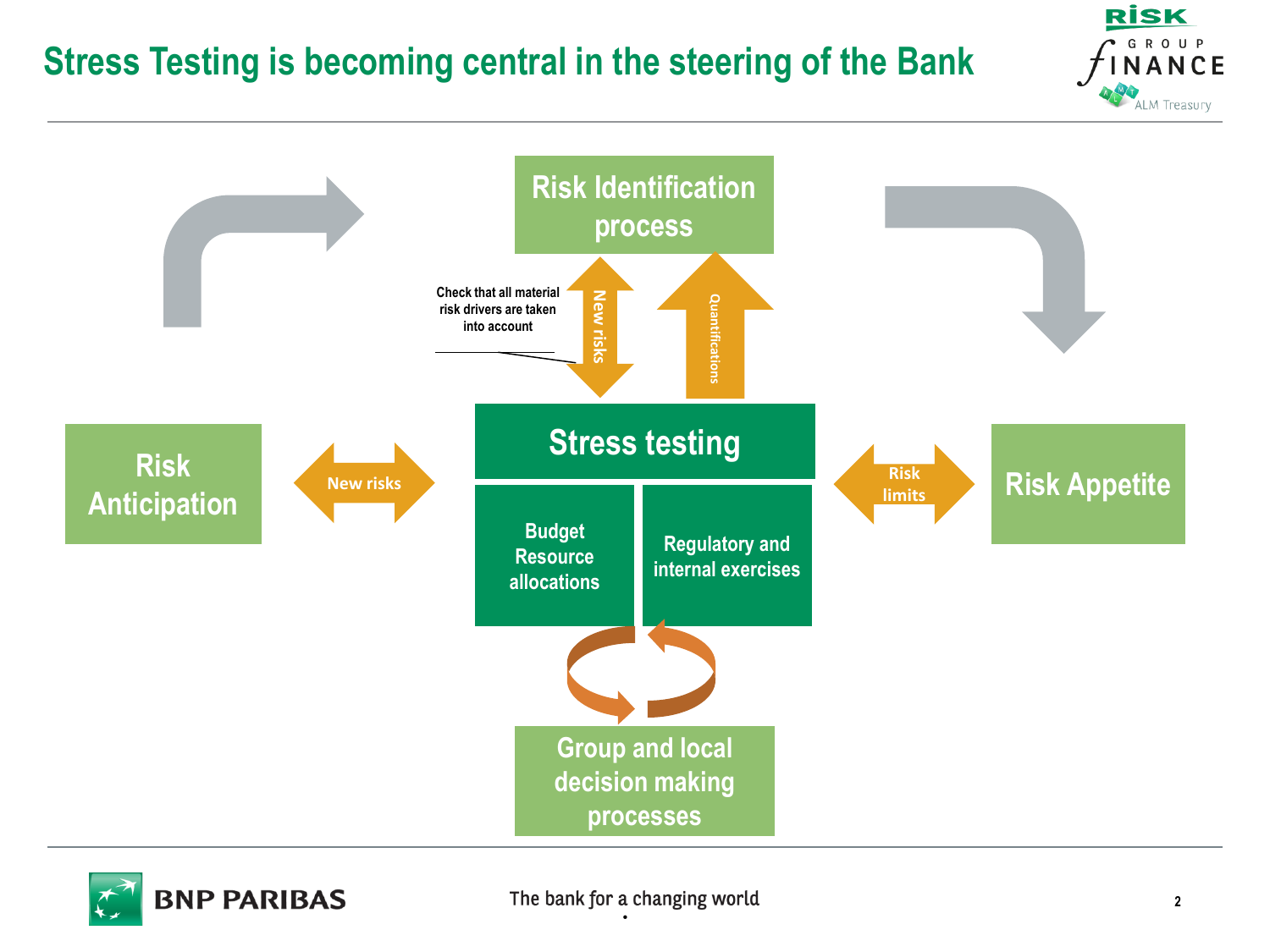# **BNP Paribas invests on its stress testing & planning platform**





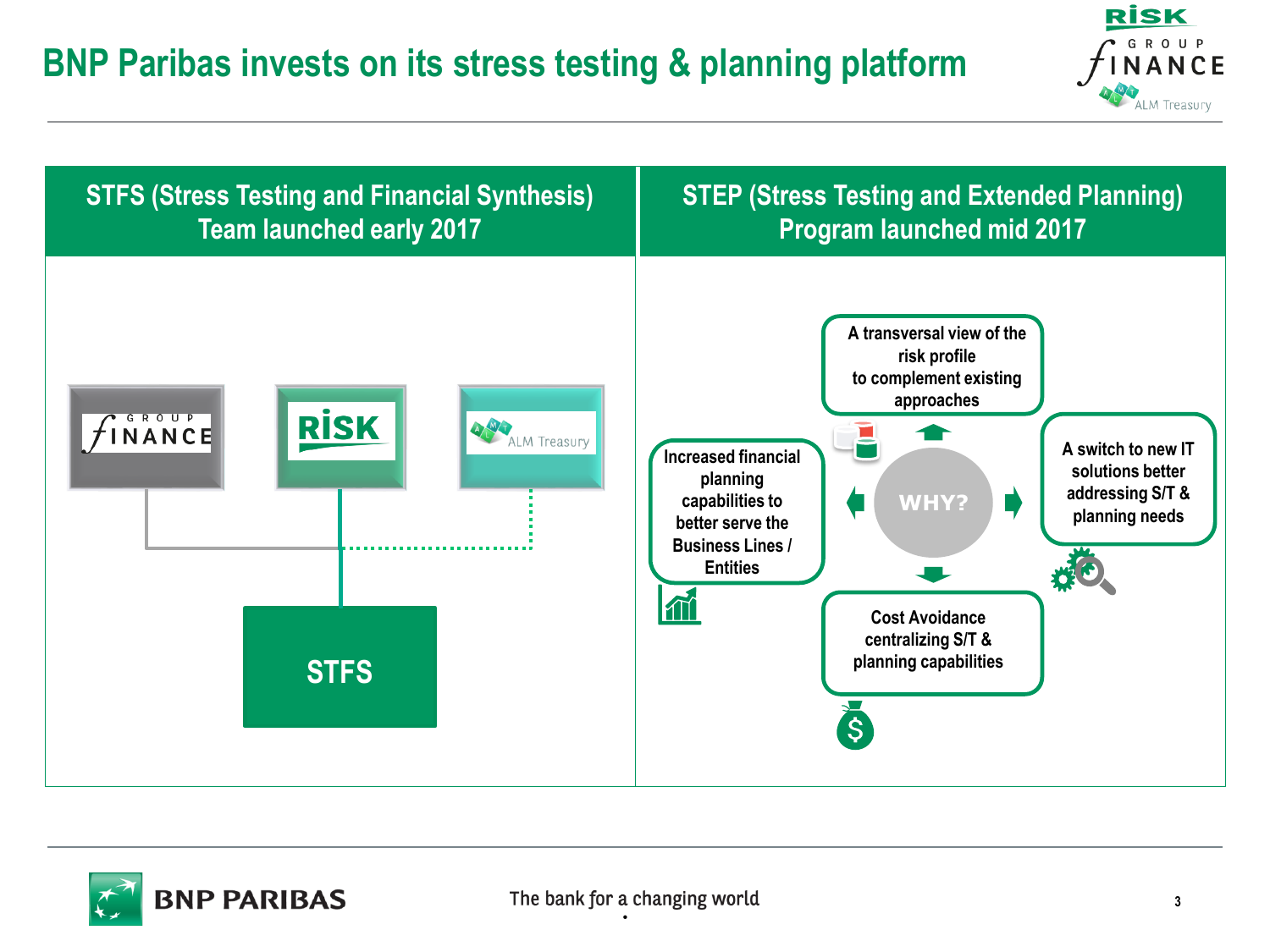# **An uplift of stress testing requirements results from both a higher frequency of requests and more risk factors to be covered**



- **A large number of regulatory stress tests has to be performed every year and the number keeps on increasing** (68 at this stage for BNPP)**.**
- Most of the requests are focusing on credit risk but operational risk appears to be a growing attention point for supervisors.
- **Seven supervisors (CCAR, BRSA, CBRC, HFSA CAMSA, BNB, FINMA) ask for two or more adverse scenarios.**
- The number of reverse stress tests also increased since last year from 4 to 7.
- In addition, the overall complexity of supervisory demands increases significantly in terms of **audit trail**, **data granularity, data quality and models documentation.**
- Many small entities are now submitted to supervisory stress test exercises.

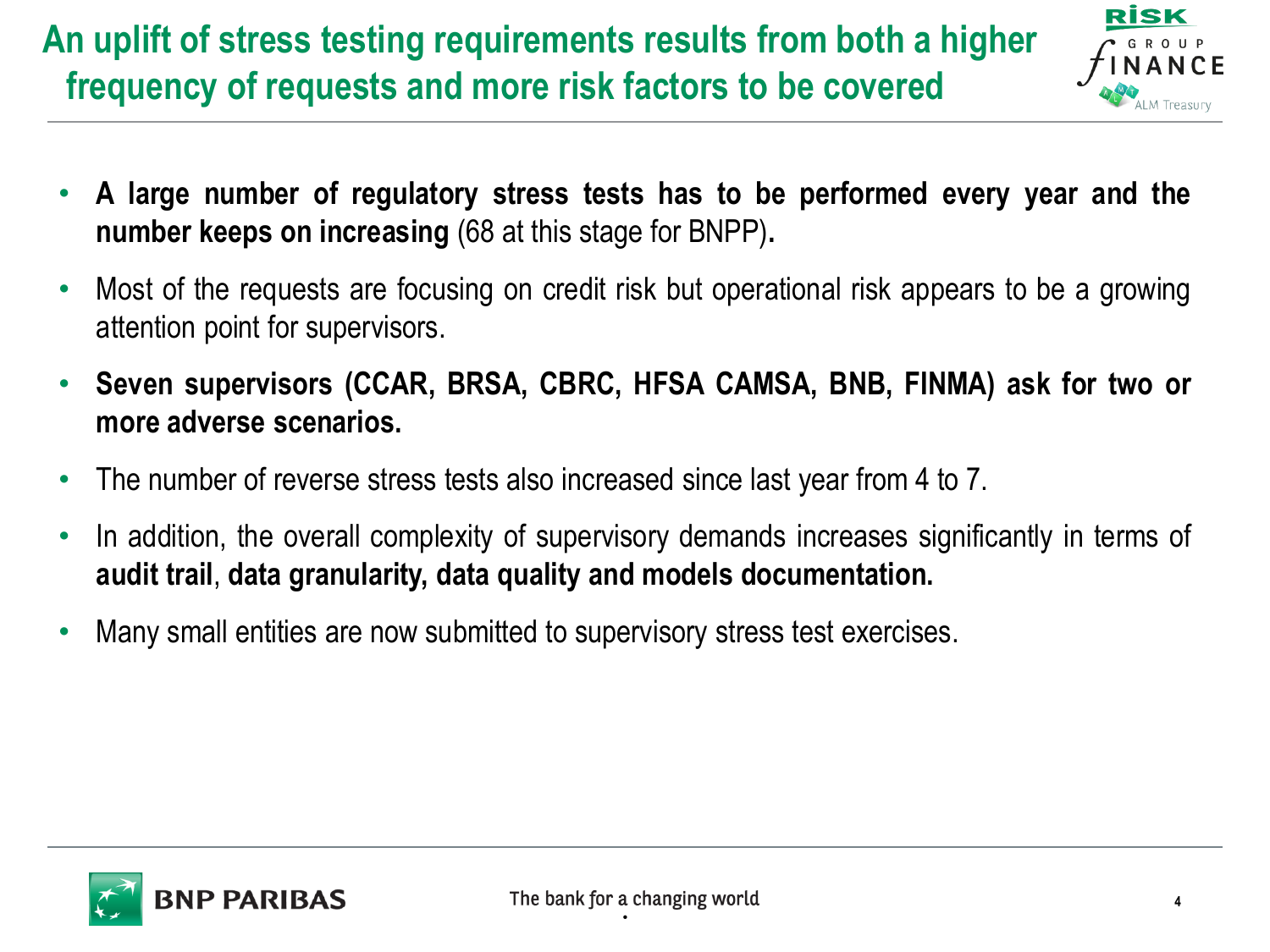### **Stress testing is becoming the key capital and liquidity adequacy tool for supervisors that are relevant for BNP Paribas, with huge discrepancies in requirements**

| <b>RISK</b>         |  |  |  |  |                     |  |  |  |  |  |
|---------------------|--|--|--|--|---------------------|--|--|--|--|--|
| f <sup>G</sup> ROUP |  |  |  |  |                     |  |  |  |  |  |
|                     |  |  |  |  |                     |  |  |  |  |  |
|                     |  |  |  |  | <b>ALM Treasury</b> |  |  |  |  |  |

|                                    |                                                          | NZ<br>ZN                                                  |                                                             | ११                                                                              |                                                                                            | ⋐                                                                     |
|------------------------------------|----------------------------------------------------------|-----------------------------------------------------------|-------------------------------------------------------------|---------------------------------------------------------------------------------|--------------------------------------------------------------------------------------------|-----------------------------------------------------------------------|
| Regulator                          | <b>EBA/ECB</b>                                           | <b>BoE/PRA</b>                                            | <b>FED</b>                                                  | <b>HKMA</b>                                                                     | <b>FINMA</b>                                                                               | <b>MAS</b>                                                            |
| Coverage                           | Largest Eurozone(~48<br>Banks)                           | Largest UK banks &<br>building societies                  | BHC & FB06; assets<br>>10bn(DFAST),<br>\$50bn(CCAR)         | Locally-incorporated<br>Als                                                     | All banks                                                                                  | All banks and FI's                                                    |
| Data<br>Requirements/Re<br>porting | Historical                                               | FDSF4-Historical,<br>Year-End Data & P&L<br>Projections   | FRY Reports-A/Q/M<br>Data, P/L Projections                  | Projections required<br>to be reported on<br>HKMA-generated<br>templates        | Free format that needs<br>to fulfill FINMA<br>quantitative and<br>qualitative requirements | No details available                                                  |
| <b>Modelling</b><br>Approach       | Bottom-Up&<br>Challenger/Top down;<br>Firm's own models  | Bottom-up/Granular;<br>Firm's own models                  | Bottom-up; Firm's<br>own models; Dynamic<br>projections     | Bottom-up; Firm's<br>Own models, Static<br>balance sheet<br>assumption          | Open                                                                                       | Bottom-up                                                             |
| <b>Scenarios</b>                   | Regulatory baseline,<br>stress scenario                  | Common stress,<br>Bespoke firm stress,<br>common baseline | Baseline, Adverse,<br>Severely Adverse,<br>Firm's Scenarios | Single scenario. Has<br>been based on China<br>hard-landing for past<br>3 years | Baseline and severely<br>adverse                                                           | Scenario<br>analysis(Adverse)                                         |
| <b>Disclosure</b>                  | Public disclosure of<br>results by EBA                   | Public disclosure of<br>results                           | Public disclosure of<br>results                             | Disclosures made on<br>risk basis                                               | Only to FINMA                                                                              | Shared with<br>participating<br>Fl's(Does not<br>disclose publically) |
| <b>Frequency</b>                   | Based on market<br>developments (annual<br>in principle) | Annual                                                    | Annual(Regulator-<br>led), Semi<br>annual(bank-led)         | Annual (Feb. - May)                                                             | Annual                                                                                     | Annual                                                                |

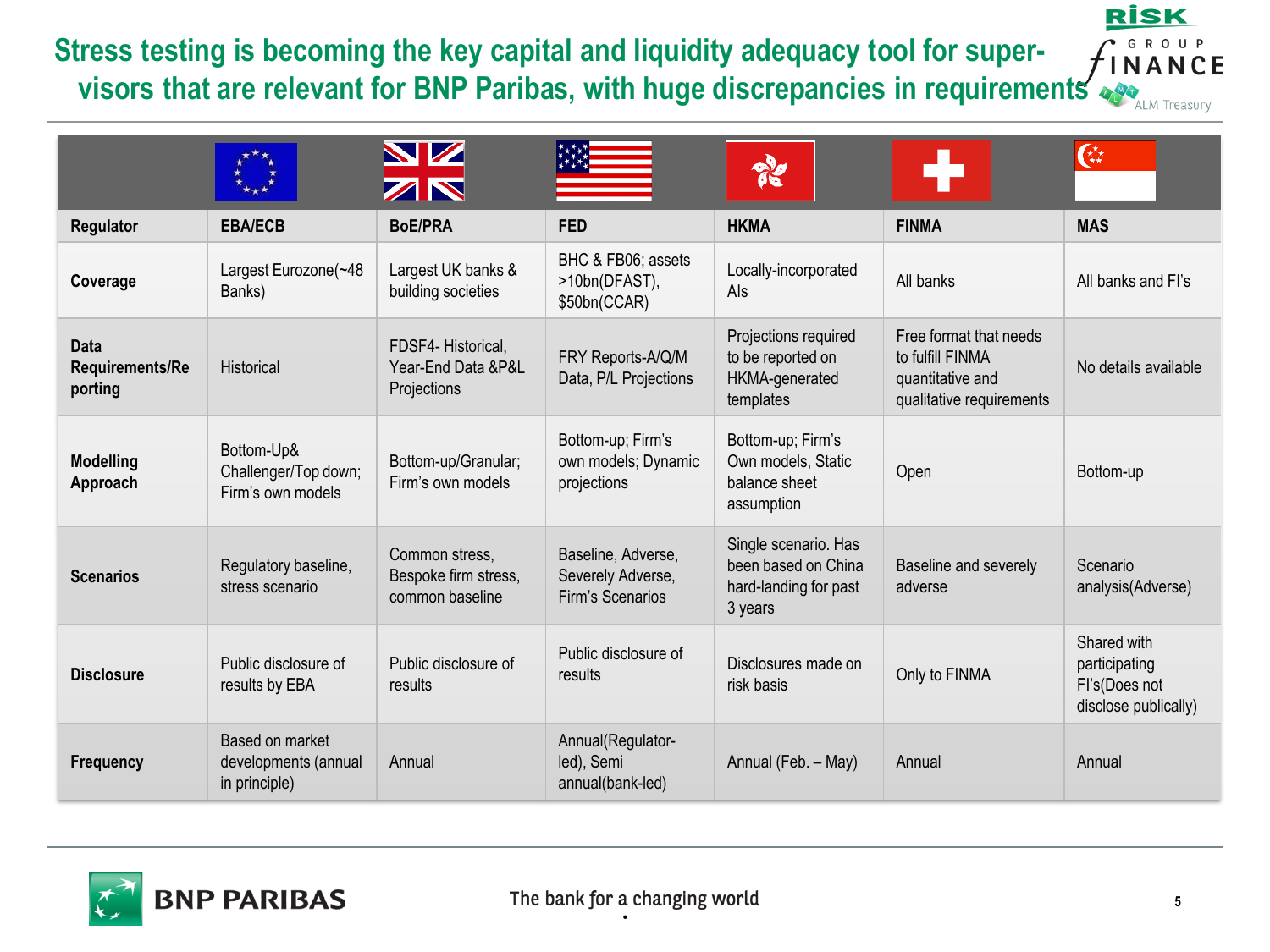## **Ensuring coordination across jurisdictions with regards to local stress testing approaches is vital to limit pillar 2 inconsistencies and costs**



- **As of today, heterogeneous stress testing frameworks between the various key regulations hamper:**
	- The consistency for international institutions between local stress testing and consolidated stress testing generating capital / liquidity add-ons and inability to integrate operationally in the steering of the Banks
	- The inability for home / host supervisors to capture a consistent understanding of how a banking group would react to a severe crisis and a limitation in the quality of information sharable around the stress testing of a given institution
	- A cost burden due to inefficiencies both in banking institutions and in local / group supervisions
- **Working on a convergence of regulatory stress testing would foster the value addition of the exercises both for the banks and for the supervisors, while enabling greater efficiencies to free the means to work on new risks.**
- **A first step could be to define common methodological approaches for regulatory stress testing and common reporting templates. Scenario building and integration to supervisory decisions could be managed later on.**

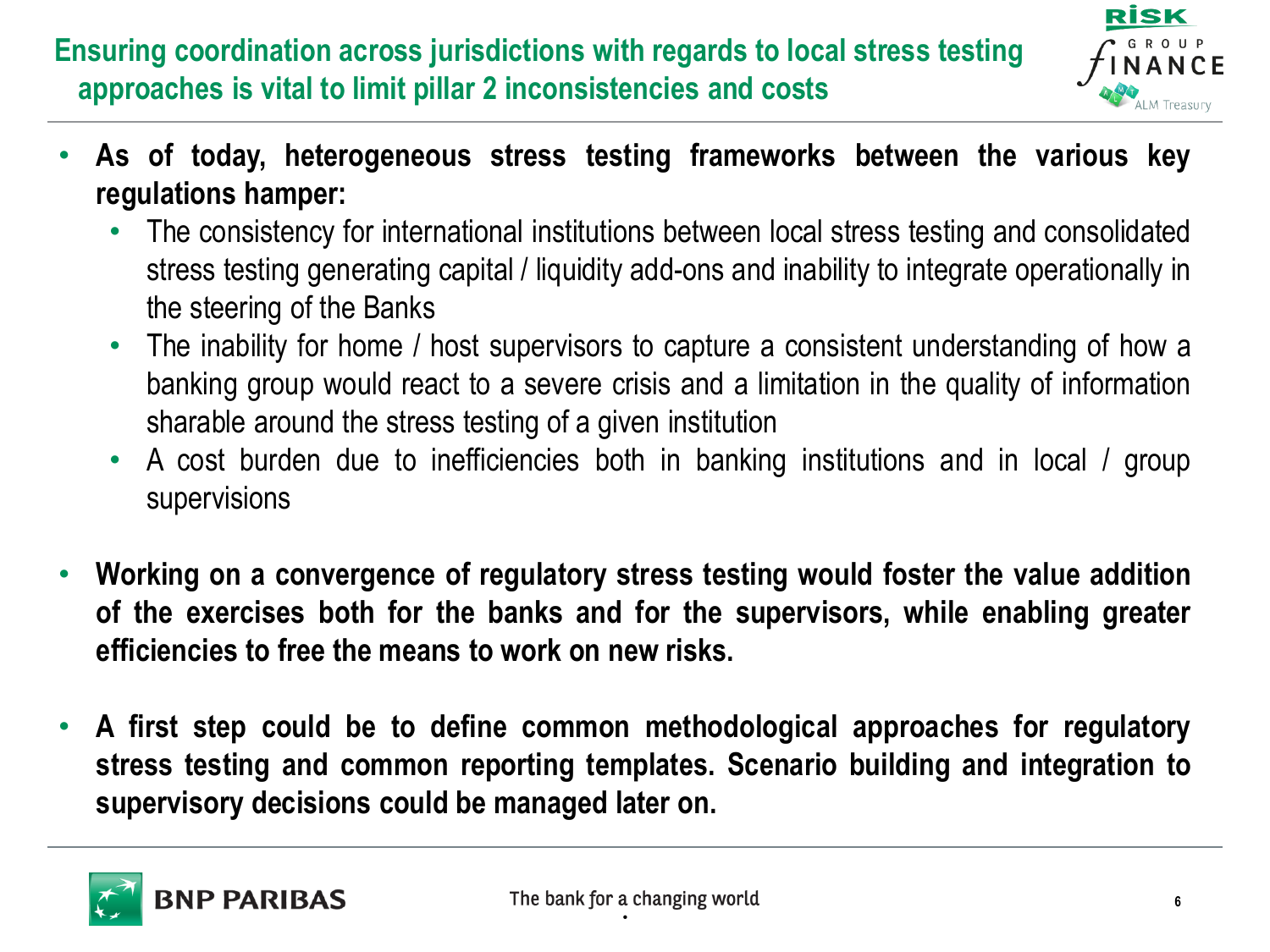

#### ▪ **Increasingly constrained / less risk-sensitive exercise**

- The combination of floors (market, fees and commissions) and adjustments required by ECB based on its own models or analysis, which are either top-down challenger models or bank benchmarks (e.g. credit bundled flags), has resulted in a final outcome that reflects less than in previous exercises the Bank's perception of risks. There is limited transparency on ECB models.
- The **static balance sheet assumption** is generally not representative of banks' models and particularly damaging for short term credit exposures, as cost of risk and NPL generation assume permanent rolling and migration of exposures over years of projection.
- In this year's exercise, **the approach can be characterized as hybrid between a top-down (ECB-led) and bottomup (bank-led) exercises, which raises principle questions** (banks required to sign-off on projections partially generated by ECB models).and **limiting the operational insertion of the outcome of the stress test**.

#### ▪ **Workload associated with the exercise**

- The exercise has been longer than previous ones and has been prolonged by an extended quality assurance process where the ECB has pushed for multiple add-ons.
- The exercise also involves an inflation of deliverables, such as AQI templates (model inventory, market risk information) or additional market risk templates, including requirement for de-facto second run on market risk stress test.

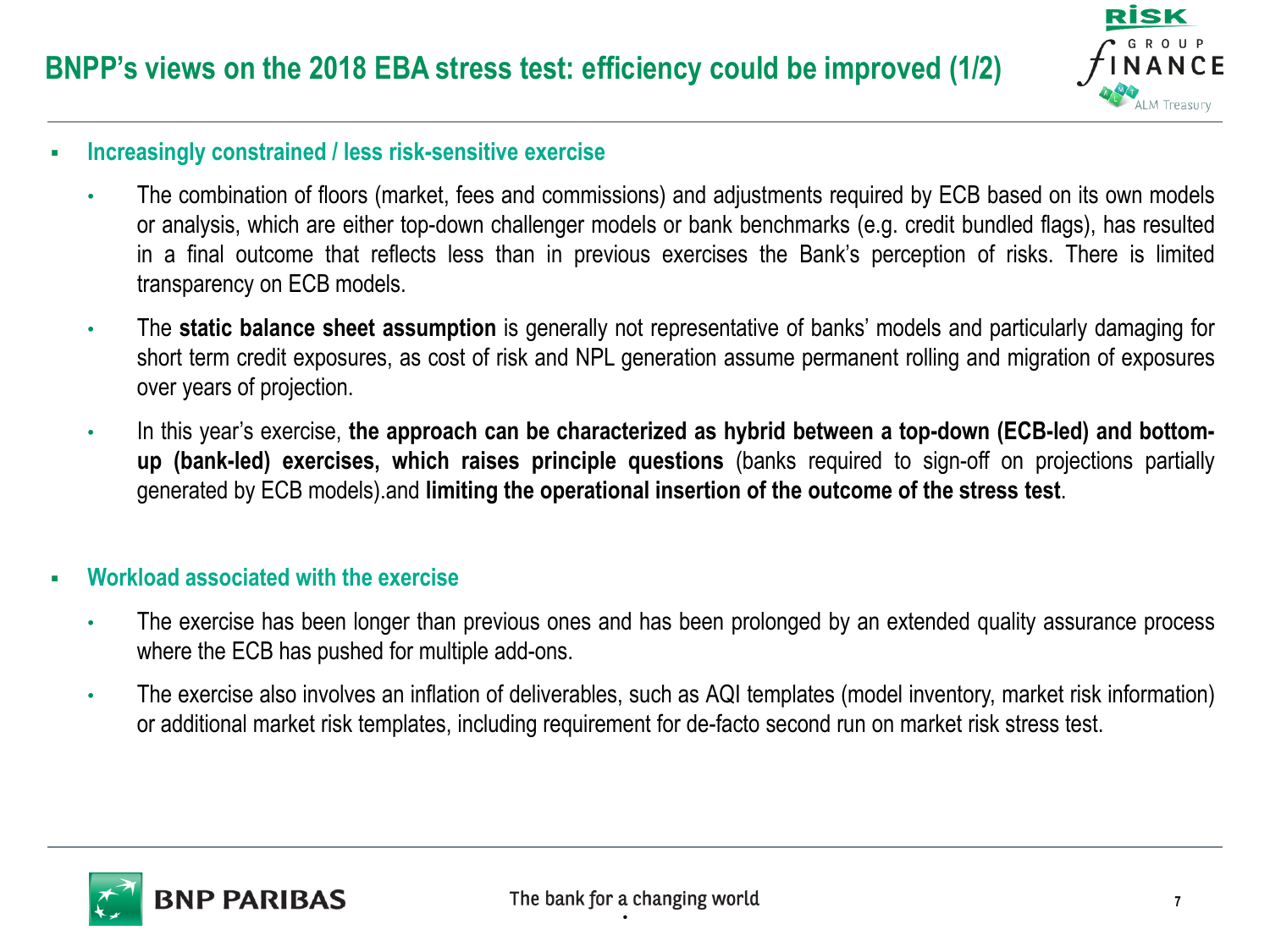

- **Process issues**
	- Due to the increasing complexity of the EBA methodology, notably on IFRS9-related credit methodologies, the execution was tainted with **multiple operational problems**. Mistakes were identified by banks in templates (such as an error in the credit template identified by BNP Paribas upon first submission), which triggered 5 versions of the template to be issued.
	- Some EBA templates were not well designed to allow the quality assurance work to be performed by the ECB, in particular on market risk (reconciliation of Full Reval and sensitivities). In the case of market risk, banks got penalized on data quality due to the inability of the ECB to conduct quality assurance.
	- The ECB developed a Star portal which worked quite well but included template checks which were for some of them difficult to understand or incorrect. **Correcting these data quality flags happened to be a very timeconsuming process**.
	- **The complexity of the EBA methodology also led to multiple questions by banks (FAQ process)**. Some FAQs with meaningful impact (NII, MDA, reserves) were issued late in the process.
- **Communication issues**
	- Ongoing dialogue with the JST has been useful, in particular to explain choices made by the Bank. However, the communication within the ECB, i.e. the articulation between the JST and the DG IV, was sometimes difficult.
	- The **communication between the ECB and the EBA** also leaves room for improvement. On some topics like the double taxation of investments in subsidiaries, it was apparent that both institutions had a different view and a lot of effort was spent obtaining a common view.